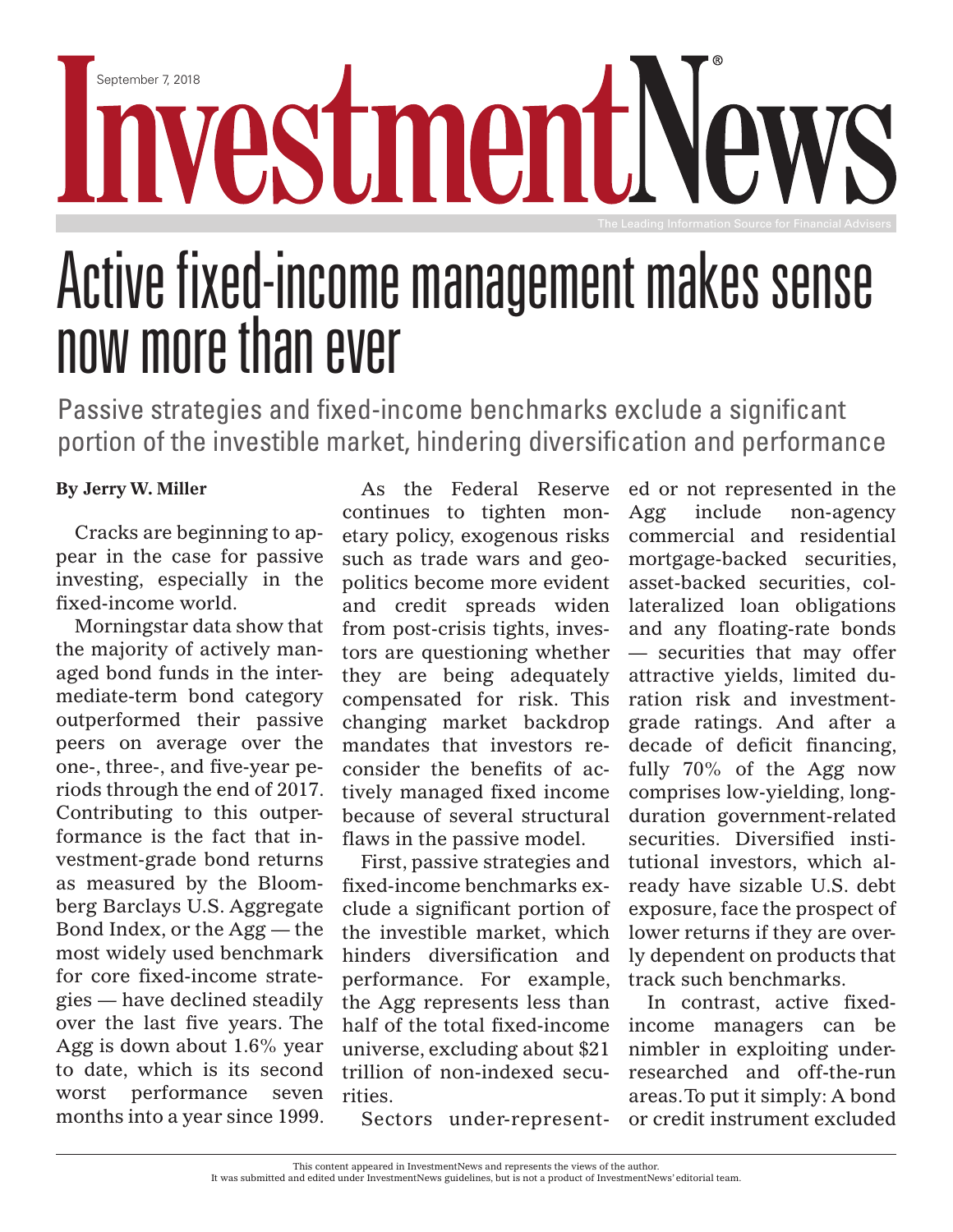September 7, 2018

## InvestmentNews

from an index is not necessarily unattractive. An index fund or exchange-traded fund benchmarked to the Agg may miss many of these potential diamonds in the rough.

Second, active managers have the ability to position accordingly as risks emerge and trading opportunities develop. For example, the negative impact of rate and yield curve changes on longduration assets can be managed with active decisions around portfolio duration positioning.

Looking ahead at risks that a passive strategy may not be able to mitigate, we are concerned about the potential for meaningful downgrades in the next downturn. At the turn of a cycle, we typically see an acceleration of fallen angels — investment-grade corporate debt issuers downgraded to high yield. We have seen significant growth in this cycle in BBB corporate issuers, which are just on the cusp of investment grade and high yield. In the Agg, a record 13% of the index is BBB-rated, but in the Bloomberg Barclays U.S. Corporate Bond index, it is almost 50%.

BBB-rated corporate debt has grown by more than

200% over the past decade, which means there will likely be a record volume of fallen angels in the next wave of downgrades. When this starts to happen, passive vehicles that have investment-grade mandates would be forced sellers, while active managers with some latitude can identify downgrade risk with some diligence, and then take advantage of opportunities when forced selling reaches a consolidation period.

Lastly, active managers are better suited to analyze credit risks posed by lax underwriting standards that have prevailed in this extended bull market. At Guggenheim, we have observed a sharp increase in deals lacking covenant protection and overall aggressive deal structures — not to mention high levels of debt issued by lower-rated, first-time issuers. Rigorous credit analysis by active managers can mitigate these risks.

The benefits of an actively managed fixed-income portfolio are perhaps more pronounced than at any time since the Great Recession. Active managers have a greater ability to add value and manage risk than passive funds. Indeed, the pendulum has already started to swing back. Earlier this year, Natixis found that institutional investors have increased their allocations to active management by 6.25% since 2015.

That said, some insurance companies have been increasingly active in bond ETFs in recent years. But if those ETFs aren't truly diversified, have a liquidity mismatch and contain unanalyzed underlying credit risk, the insurer is taking significant risk by going passive. The same is true for a pension fund or any other institutional investor.

As we were reminded by turbulence at the start of 2018, nothing lasts forever in financial markets. Political uncertainty, decelerating growth prospects and further Fed tightening are just a few of the reasons to employ a different approach— one that offers investors the ability to evaluate and adjust to new risks and opportunities as they arise. Active managers are well-positioned to navigate these challenges in a continuously changing investment landscape.

*Jerry W. Miller is president of Guggenheim Investments.*